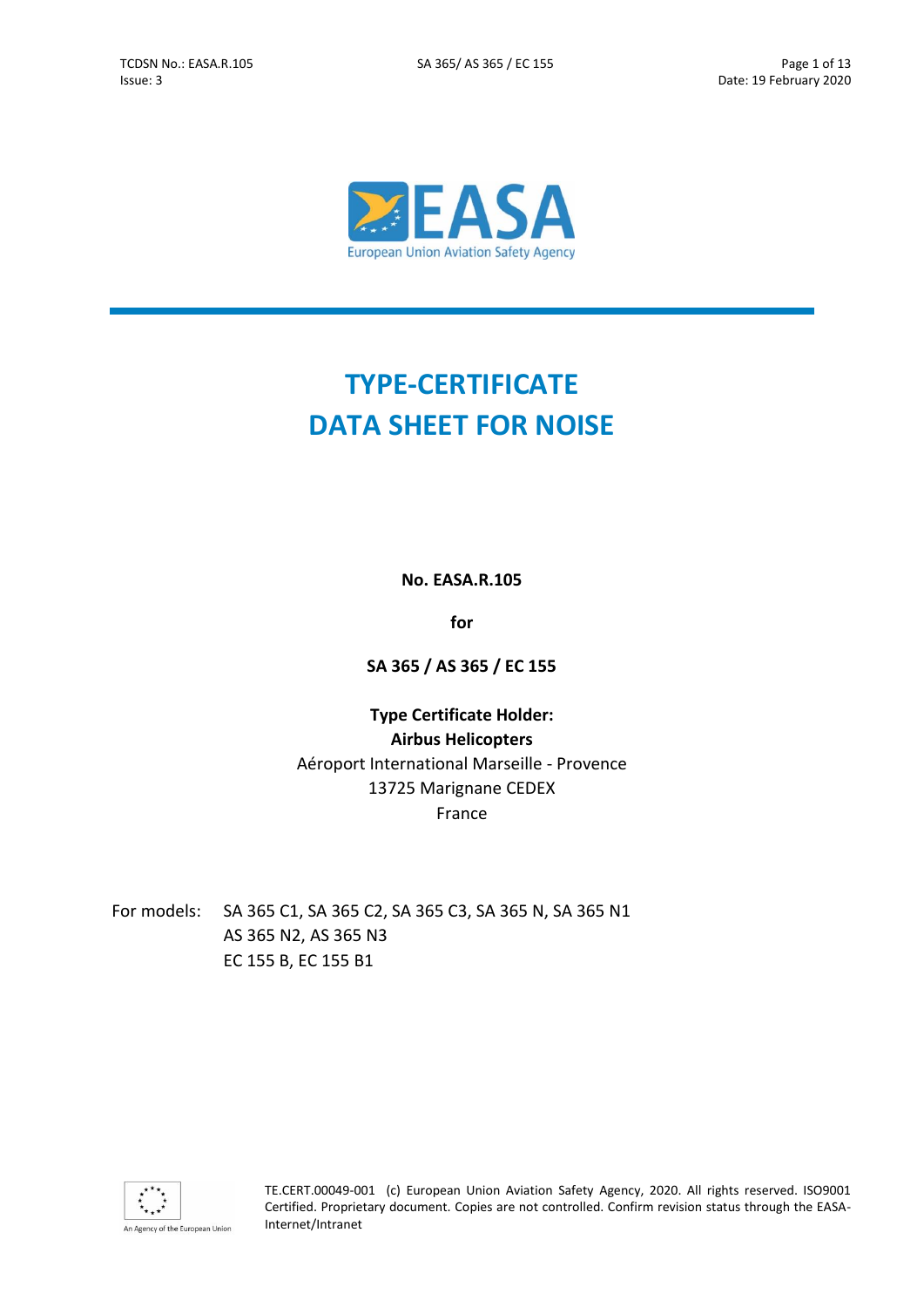## INTENTIONALLY LEFT BLANK

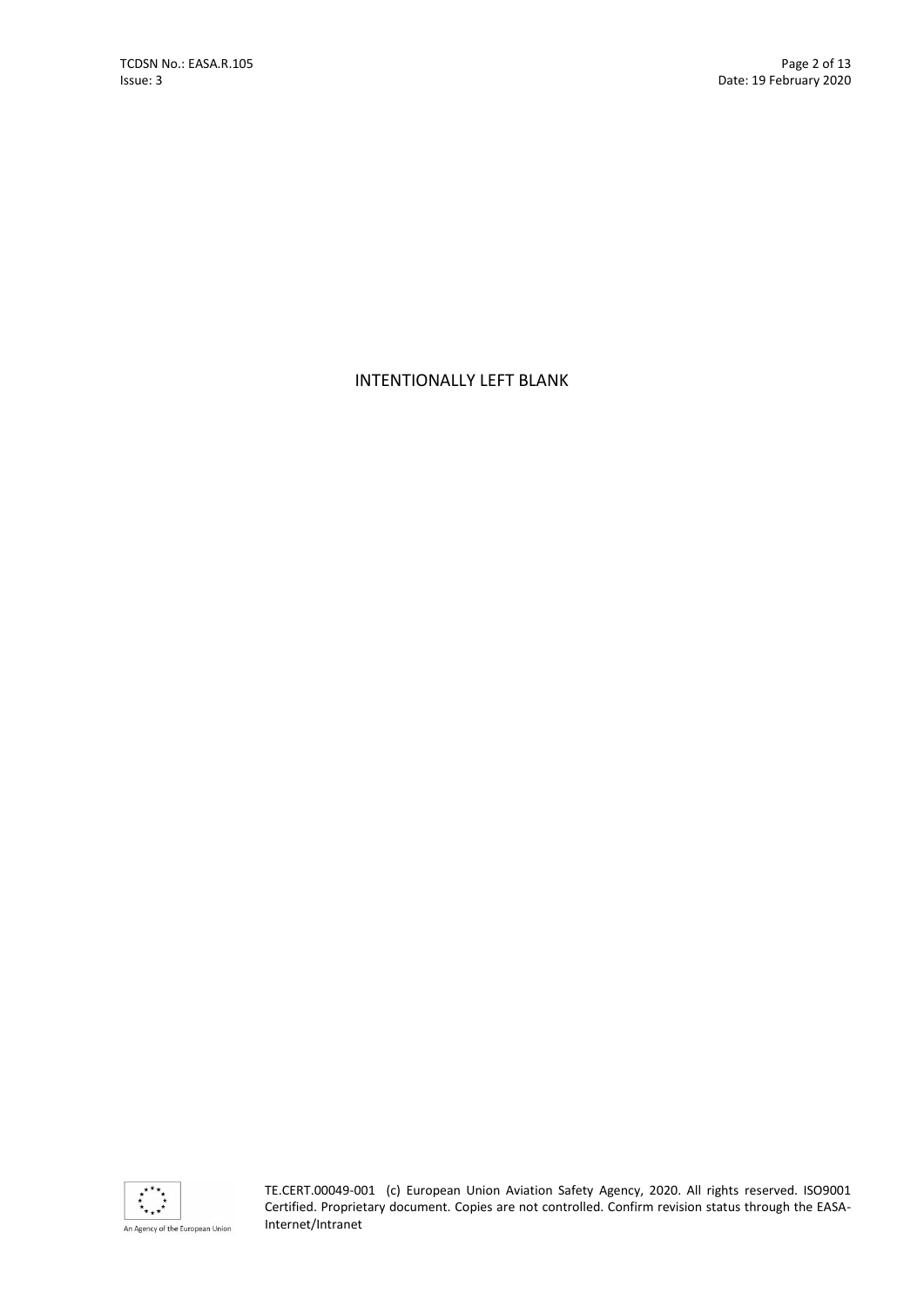| Type Certificate Holder <sup>1</sup>   | <b>Airbus Helicopters</b>                                                           |                     | Aircraft Type Designation <sup>1</sup> | AS365N2              |          |
|----------------------------------------|-------------------------------------------------------------------------------------|---------------------|----------------------------------------|----------------------|----------|
| Engine Manufacturer <sup>1</sup>       | <b>Safran Helicopter Engines</b>                                                    |                     | Engine Type Designation <sup>1</sup>   | Arriel 1C2           |          |
| certificated noise levels <sup>1</sup> | Additional modifications essential to meet the requirements or needed to attain the |                     | <b>None</b>                            |                      |          |
| Noise Certification Basis              | <b>ICAO Annex 16, Volume I</b>                                                      | Edition / Amendment |                                        | Chapter <sup>1</sup> | 8(8.4.1) |

|                    | <b>Maximum Mass</b>   |                 | Take-Off EPNL |       | Overflight EPNL    |       | Approach EPNL |       |             |
|--------------------|-----------------------|-----------------|---------------|-------|--------------------|-------|---------------|-------|-------------|
| EASA<br>Record No. | Take-off $^1$<br>(kg) | Landing<br>(kg) | Level         | Limit | Level <sup>:</sup> | Limit | Level         | Limit | See<br>Note |
| D198               | 4,250                 | 4,250           | 93.2          | 96.3  | 91.2               | 95.3  | 96.1          | 97.3  |             |

1 See Note 1.

 $\overline{a}$ 

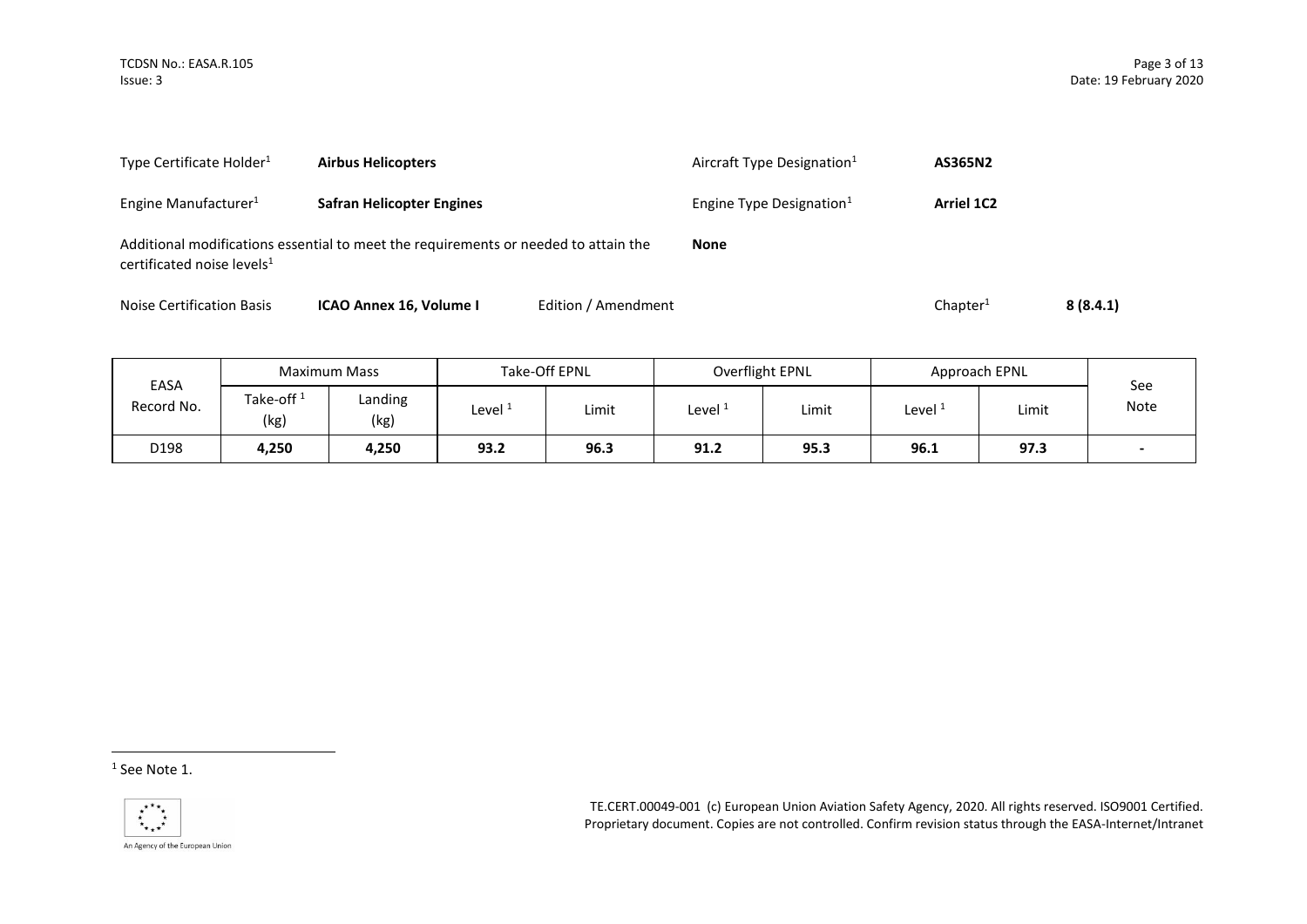TCDSN No.: EASA.R.105 Page 4 of 13

| Type Certificate Holder <sup>1</sup>   | <b>Airbus Helicopters</b>                                                           |                     | Aircraft Type Designation <sup>1</sup> | AS365N3              |          |
|----------------------------------------|-------------------------------------------------------------------------------------|---------------------|----------------------------------------|----------------------|----------|
| Engine Manufacturer <sup>1</sup>       | <b>Safran Helicopter Engines</b>                                                    |                     | Engine Type Designation <sup>1</sup>   | <b>Arriel 2C</b>     |          |
| certificated noise levels <sup>1</sup> | Additional modifications essential to meet the requirements or needed to attain the |                     | None                                   |                      |          |
| Noise Certification Basis              | ICAO Annex 16, Volume I                                                             | Edition / Amendment |                                        | Chapter <sup>1</sup> | 8(8.4.1) |

|                    | <b>Maximum Mass</b>           |                 | Take-Off EPNL |       | Overflight EPNL |       | Approach EPNL    |       |             |
|--------------------|-------------------------------|-----------------|---------------|-------|-----------------|-------|------------------|-------|-------------|
| EASA<br>Record No. | Take-off <sup>1</sup><br>(kg) | Landing<br>(kg) | Level         | Limit | Level           | Limit | Level $^{\circ}$ | Limit | See<br>Note |
| D83                | 4,300                         | 4,300           | 93.0          | 96.3  | 90.5            | 95.3  | 96.1             | 97.3  |             |

1 See Note 1.

 $\overline{a}$ 

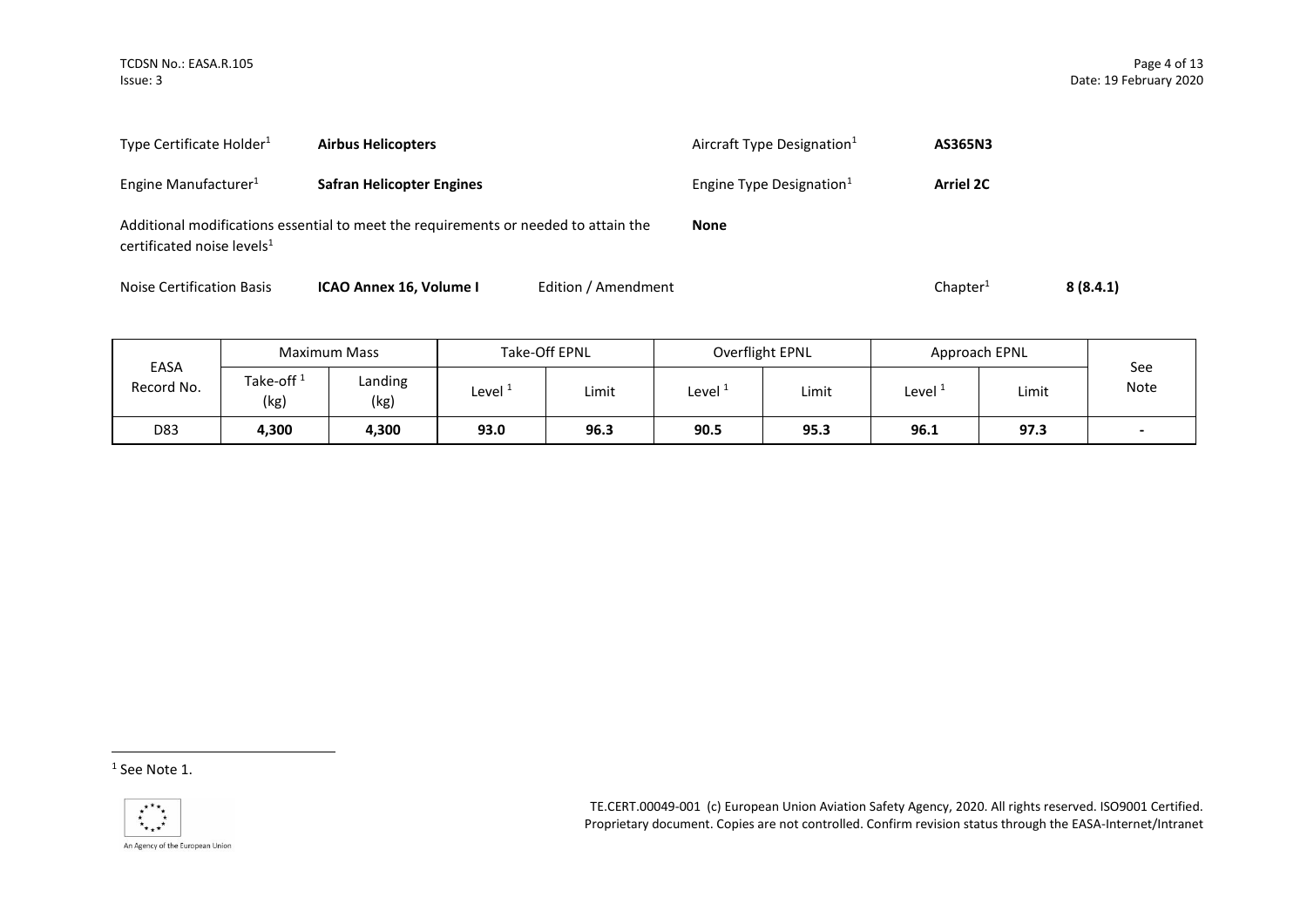TCDSN No.: EASA.R.105 Page 5 of 13

| Type Certificate Holder <sup>1</sup>   | <b>Airbus Helicopters</b>                                                           |                     | Aircraft Type Designation <sup>1</sup> | <b>EC155B</b>        |          |
|----------------------------------------|-------------------------------------------------------------------------------------|---------------------|----------------------------------------|----------------------|----------|
| Engine Manufacturer <sup>1</sup>       | Safran Helicopter Engines                                                           |                     | Engine Type Designation <sup>1</sup>   | <b>Arriel 2C1</b>    |          |
| certificated noise levels <sup>1</sup> | Additional modifications essential to meet the requirements or needed to attain the |                     | <b>None</b>                            |                      |          |
| Noise Certification Basis              | ICAO Annex 16, Volume I                                                             | Edition / Amendment |                                        | Chapter <sup>1</sup> | 8(8.4.1) |

|                    | <b>Maximum Mass</b>           |                 | Take-Off EPNL |       | Overflight EPNL |       | Approach EPNL    |       |             |
|--------------------|-------------------------------|-----------------|---------------|-------|-----------------|-------|------------------|-------|-------------|
| EASA<br>Record No. | Take-off <sup>1</sup><br>(kg) | Landing<br>(kg) | Level         | Limit | Level           | Limit | Level $^{\circ}$ | Limit | See<br>Note |
| D86                | 4,800                         | 4,800           | 92.2          | 96.8  | 88.9            | 95.8  | 95.7             | 97.8  |             |

1 See Note 1.

 $\overline{a}$ 

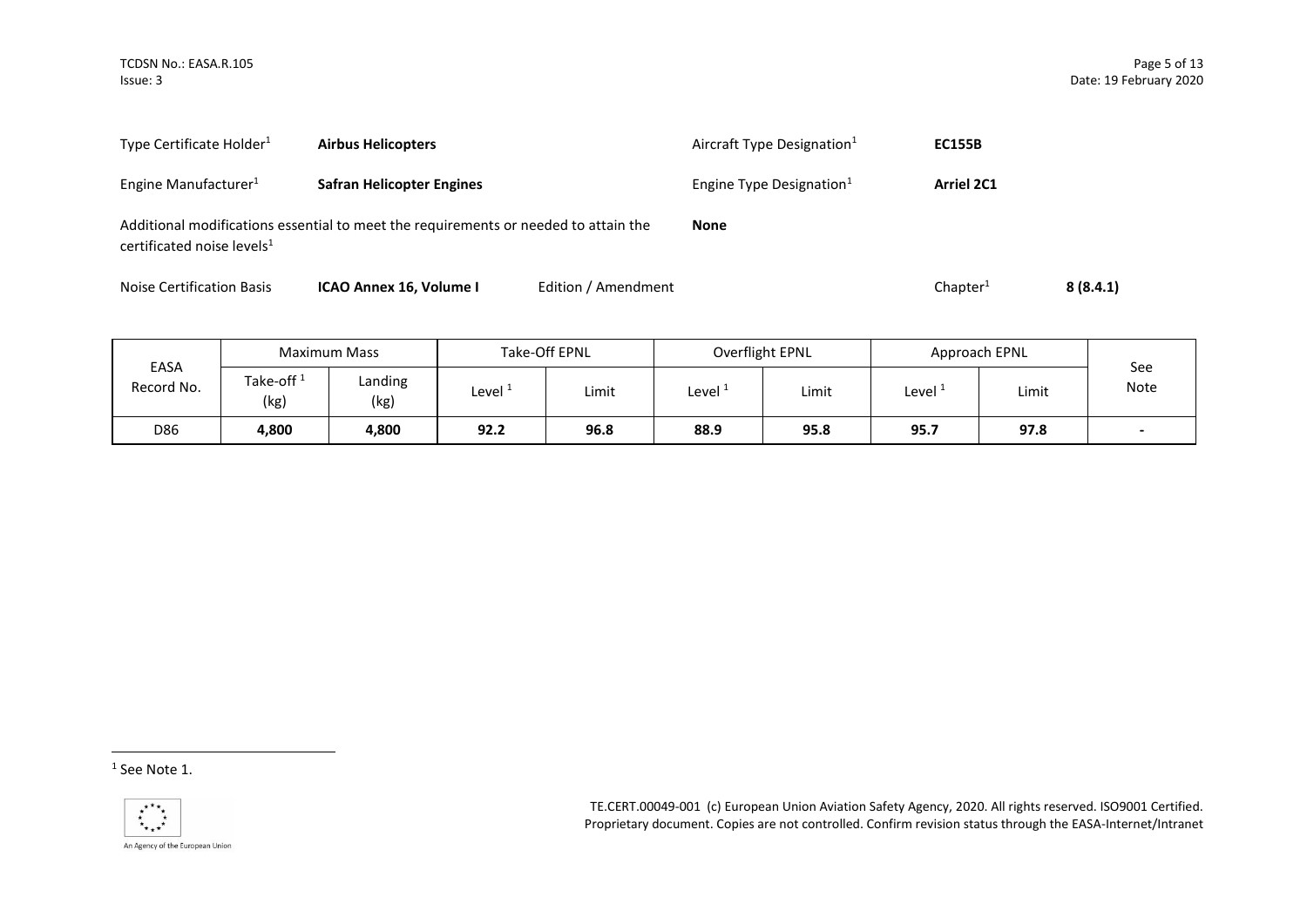TCDSN No.: EASA.R.105 Page 6 of 13<br>Issue: 3 Date: 19 February 2020

| Type Certificate Holder <sup>1</sup>   | <b>Airbus Helicopters</b>                                                           |                     | Aircraft Type Designation <sup>1</sup> | <b>EC155B1</b>       |          |
|----------------------------------------|-------------------------------------------------------------------------------------|---------------------|----------------------------------------|----------------------|----------|
| Engine Manufacturer <sup>1</sup>       | <b>Safran Helicopter Engines</b>                                                    |                     | Engine Type Designation <sup>1</sup>   | <b>Arriel 2C2</b>    |          |
| certificated noise levels <sup>1</sup> | Additional modifications essential to meet the requirements or needed to attain the |                     | <b>None</b>                            |                      |          |
| Noise Certification Basis              | <b>ICAO Annex 16, Volume I</b>                                                      | Edition / Amendment |                                        | Chapter <sup>1</sup> | 8(8.4.1) |

|                    | <b>Maximum Mass</b>   |                 | Take-Off EPNL      |       | Overflight EPNL |       | Approach EPNL      |       |             |
|--------------------|-----------------------|-----------------|--------------------|-------|-----------------|-------|--------------------|-------|-------------|
| EASA<br>Record No. | Take-off $^1$<br>(kg) | Landing<br>(kg) | Level <sup>:</sup> | Limit | Level           | Limit | Level <sup>:</sup> | Limit | See<br>Note |
| D87                | 4,920                 | 4,920           | 92.2               | 96.9  | 88.9            | 95.9  | 95.7               | 97.9  |             |
| D295               | 4,850                 | 4,850           | 92.2               | 96.9  | 88.9            | 95.9  | 95.7               | 97.9  |             |

1 See Note 1.

 $\overline{a}$ 

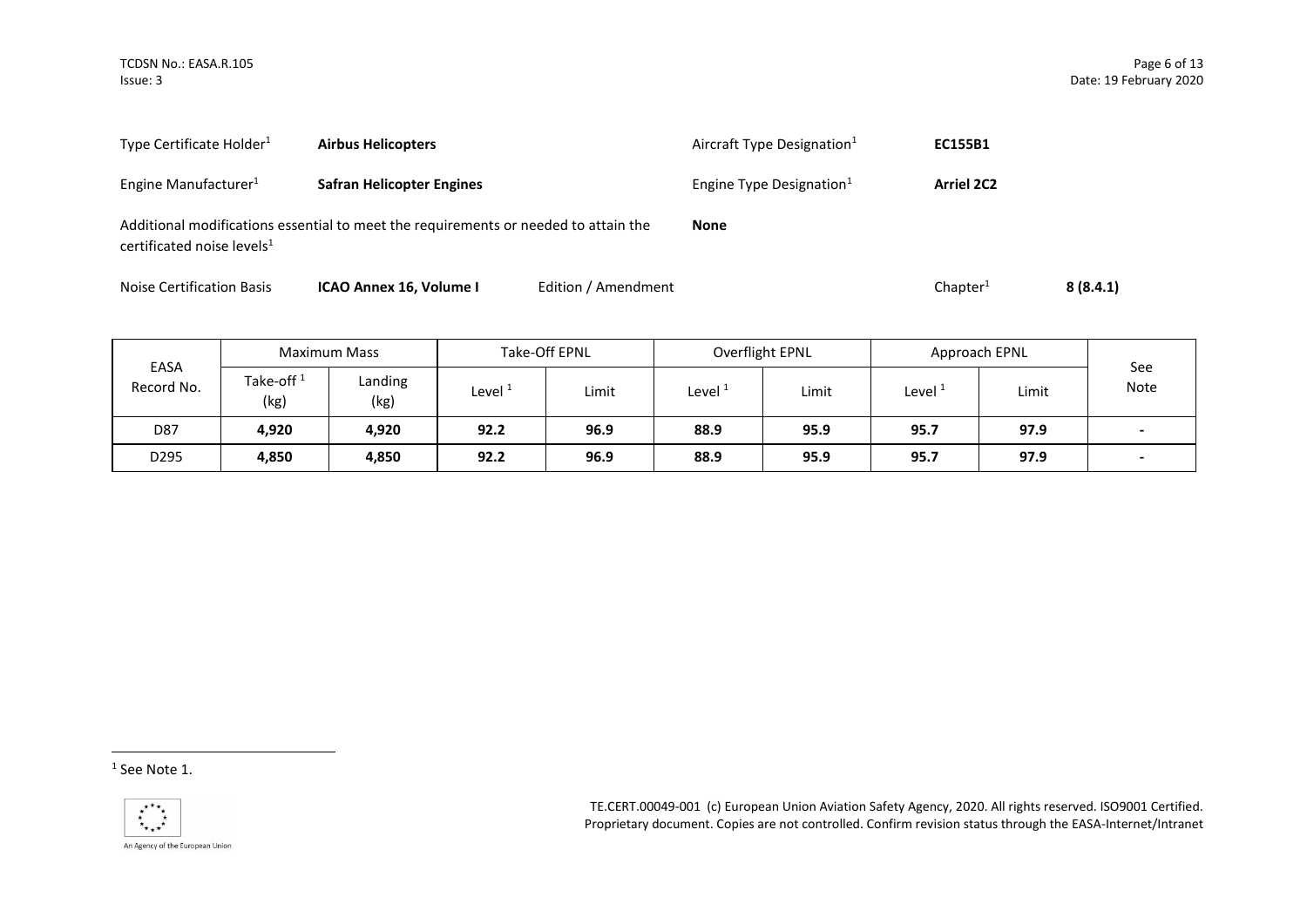TCDSN No.: EASA.R.105 Page 7 of 13<br>Issue: 3 Date: 19 February 2020

| <b>Type Certificate Holder</b> | <b>Airbus Helicopters</b>                                                           |                     | <b>Aircraft Type Designation</b> | <b>SA365C1</b>    |          |
|--------------------------------|-------------------------------------------------------------------------------------|---------------------|----------------------------------|-------------------|----------|
| <b>Engine Manufacturer</b>     | <b>Safran Helicopter Engines</b>                                                    |                     | <b>Engine Type Designation</b>   | <b>Arriel 1A1</b> |          |
| certificated noise levels      | Additional modifications essential to meet the requirements or needed to attain the |                     | None                             |                   |          |
| Noise Certification Basis      | <b>ICAO Annex 16, Volume I</b>                                                      | Edition / Amendment |                                  | Chapter           | 8(8.4.1) |

|                    | Maximum Mass     |                 | Take-Off EPNL |       | Overflight EPNL |       | Approach EPNL |       |             |
|--------------------|------------------|-----------------|---------------|-------|-----------------|-------|---------------|-------|-------------|
| EASA<br>Record No. | Take-off<br>(kg) | Landing<br>(kg) | Level         | Limit | Level           | Limit | Level         | Limit | See<br>Note |
| D372               | 3,400            | 3,400           |               |       |                 |       |               |       |             |

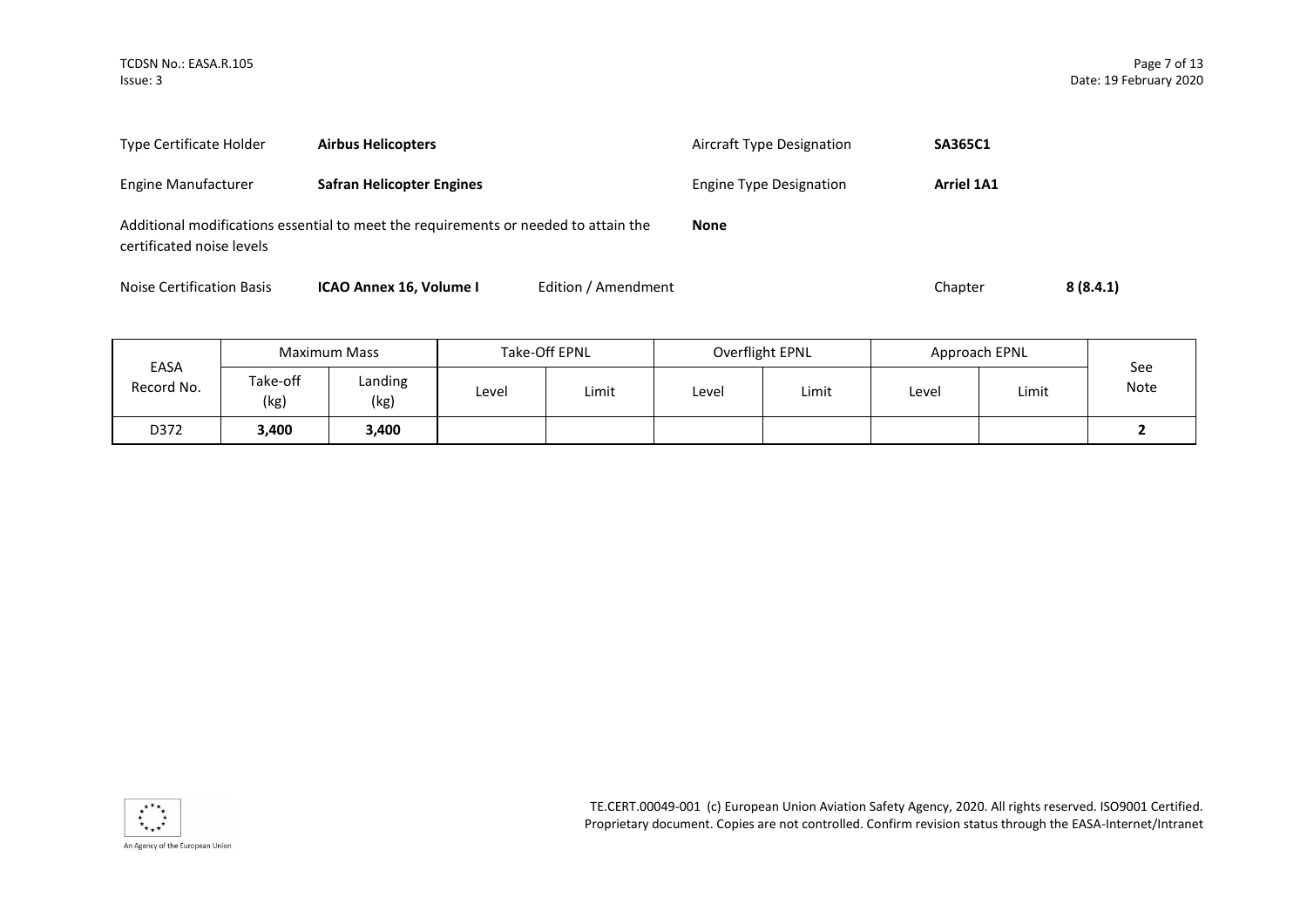TCDSN No.: EASA.R.105 Page 8 of 13<br>Issue: 3 Date: 19 February 2020

| Type Certificate Holder   | <b>Airbus Helicopters</b>                                                           |                     | Aircraft Type Designation      | <b>SA365C2</b>    |          |
|---------------------------|-------------------------------------------------------------------------------------|---------------------|--------------------------------|-------------------|----------|
| Engine Manufacturer       | Safran Helicopter Engines                                                           |                     | <b>Engine Type Designation</b> | <b>Arriel 1A2</b> |          |
| certificated noise levels | Additional modifications essential to meet the requirements or needed to attain the |                     | <b>None</b>                    |                   |          |
| Noise Certification Basis | ICAO Annex 16, Volume I                                                             | Edition / Amendment |                                | Chapter           | 8(8.4.1) |

|                    | <b>Maximum Mass</b> |                 | Take-Off EPNL |       | Overflight EPNL |       | Approach EPNL |       |             |
|--------------------|---------------------|-----------------|---------------|-------|-----------------|-------|---------------|-------|-------------|
| EASA<br>Record No. | Take-off<br>(kg)    | Landing<br>(kg) | Level         | Limit | Level           | Limit | Level         | Limit | See<br>Note |
| D377               | 3,500               | 3,500           |               |       |                 |       |               |       |             |

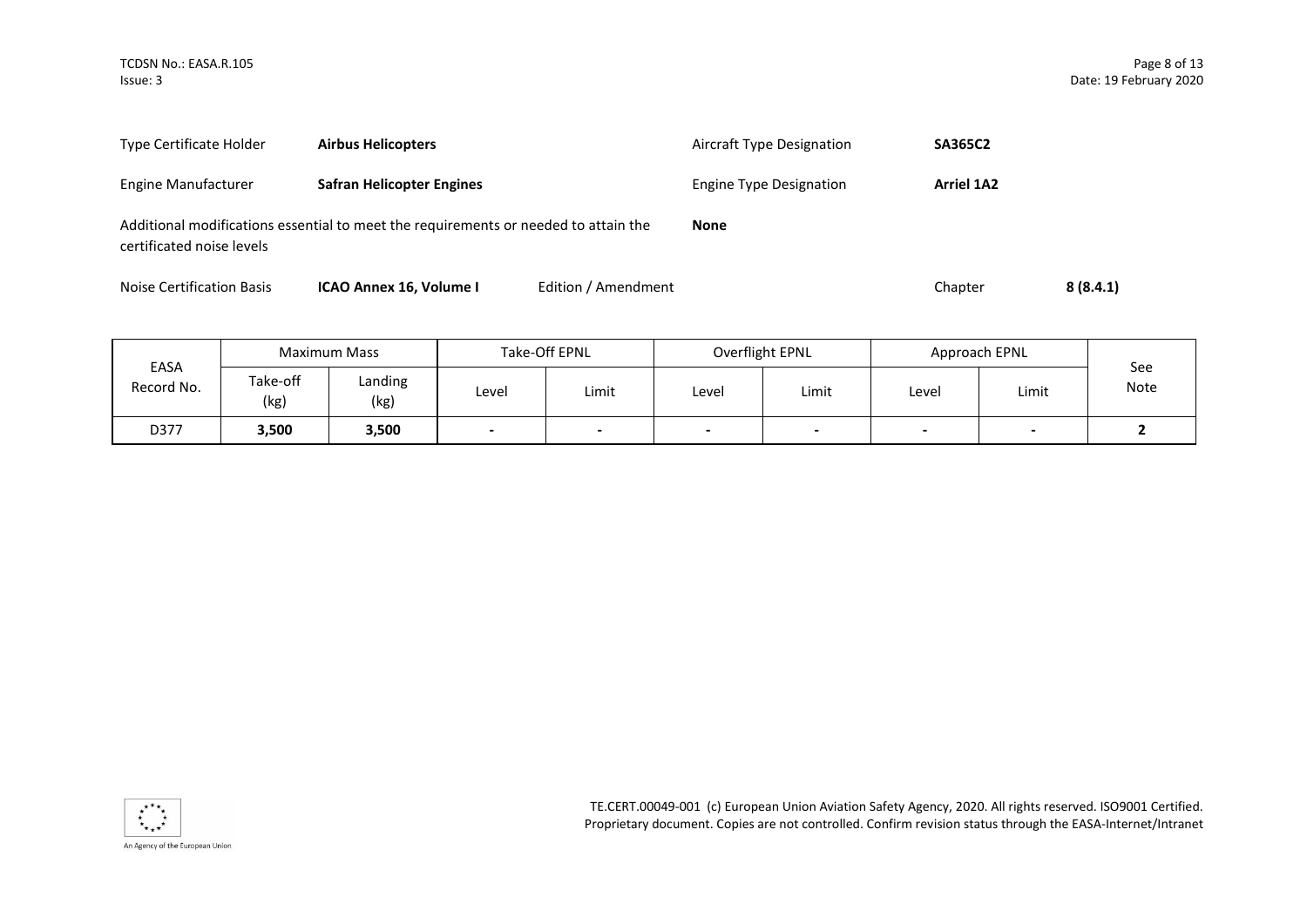TCDSN No.: EASA.R.105 Page 9 of 13<br>Issue: 3 Date: 19 February 2020

| <b>Type Certificate Holder</b> | <b>Airbus Helicopters</b>                                                           |                     | <b>Aircraft Type Designation</b>            | <b>SA365C3</b> |          |
|--------------------------------|-------------------------------------------------------------------------------------|---------------------|---------------------------------------------|----------------|----------|
| Engine Manufacturer            | <b>Safran Helicopter Engines</b>                                                    |                     | Arriel 1C<br><b>Engine Type Designation</b> |                |          |
| certificated noise levels      | Additional modifications essential to meet the requirements or needed to attain the |                     | None                                        |                |          |
| Noise Certification Basis      | <b>ICAO Annex 16, Volume I</b>                                                      | Edition / Amendment |                                             | Chapter        | 8(8.4.1) |

|                    |                  | Maximum Mass    |       | Take-Off EPNL | Overflight EPNL |       | Approach EPNL |       |             |  |
|--------------------|------------------|-----------------|-------|---------------|-----------------|-------|---------------|-------|-------------|--|
| EASA<br>Record No. | Take-off<br>(kg) | Landing<br>(kg) | Level | Limit         | Level           | Limit | Level         | Limit | See<br>Note |  |
| D248               | 3,500            | 3,500           |       |               |                 |       |               |       |             |  |

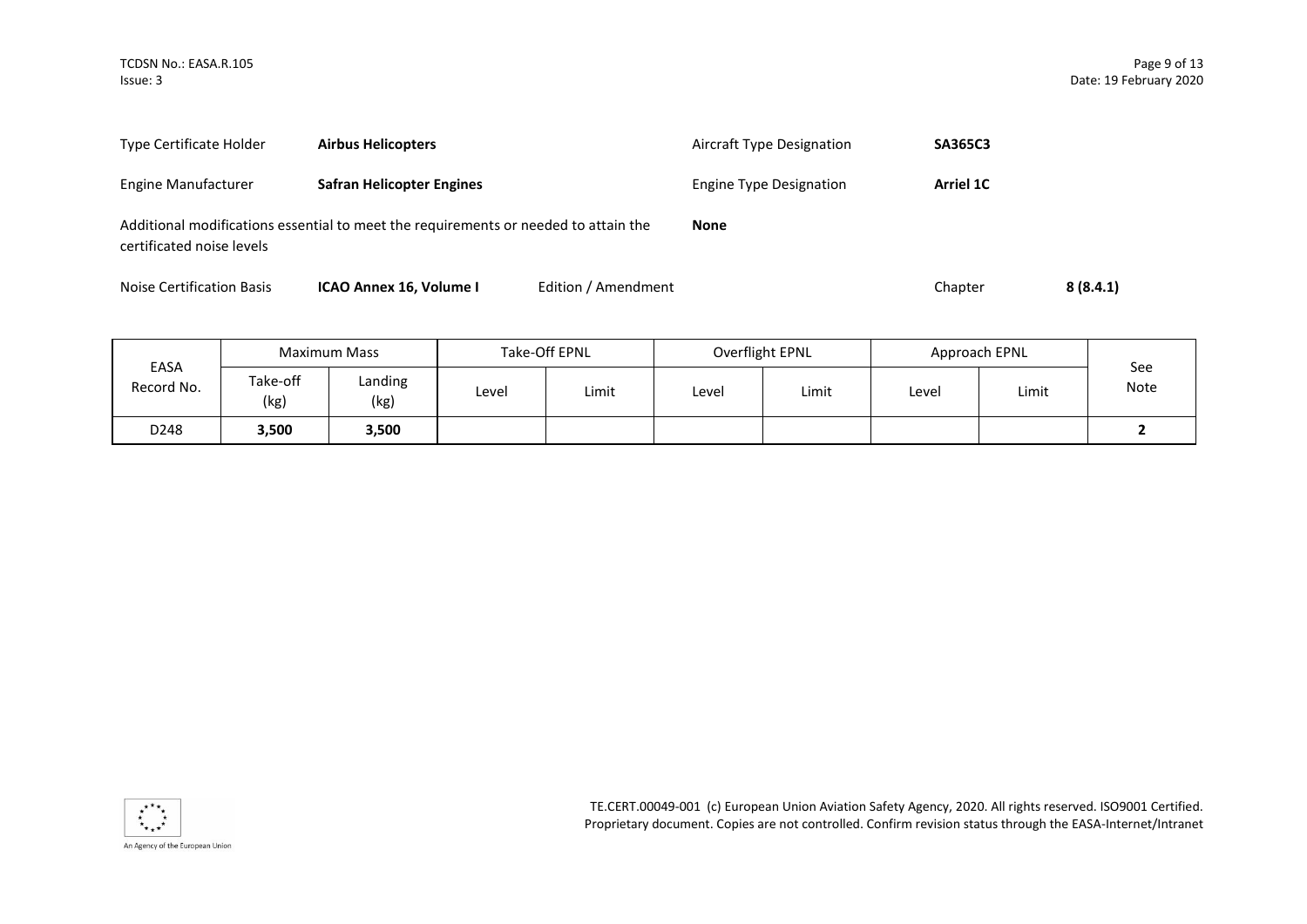TCDSN No.: EASA.R.105 Page 10 of 13

| Type Certificate Holder<br><b>Airbus Helicopters</b> |                                                                                     |                                | Aircraft Type Designation | <b>SA365N</b> |   |
|------------------------------------------------------|-------------------------------------------------------------------------------------|--------------------------------|---------------------------|---------------|---|
| <b>Engine Manufacturer</b>                           | <b>Safran Helicopter Engines</b>                                                    | <b>Engine Type Designation</b> | Arriel 1C                 |               |   |
| certificated noise levels                            | Additional modifications essential to meet the requirements or needed to attain the |                                | <b>None</b>               |               |   |
| Noise Certification Basis                            | ICAO Annex 16, Volume I                                                             | Edition / Amendment            | 3 Edition / Amendment 7   | Chapter       | 8 |

|                    |                  | Maximum Mass    |       | Take-Off EPNL<br>Overflight EPNL |       | Approach EPNL            |       |       |             |
|--------------------|------------------|-----------------|-------|----------------------------------|-------|--------------------------|-------|-------|-------------|
| EASA<br>Record No. | Take-off<br>(kg) | Landing<br>(kg) | Level | Limit                            | Level | Limit                    | Level | Limit | See<br>Note |
| D253               | 4,000            | 4,000           |       |                                  |       | $\overline{\phantom{a}}$ |       |       |             |

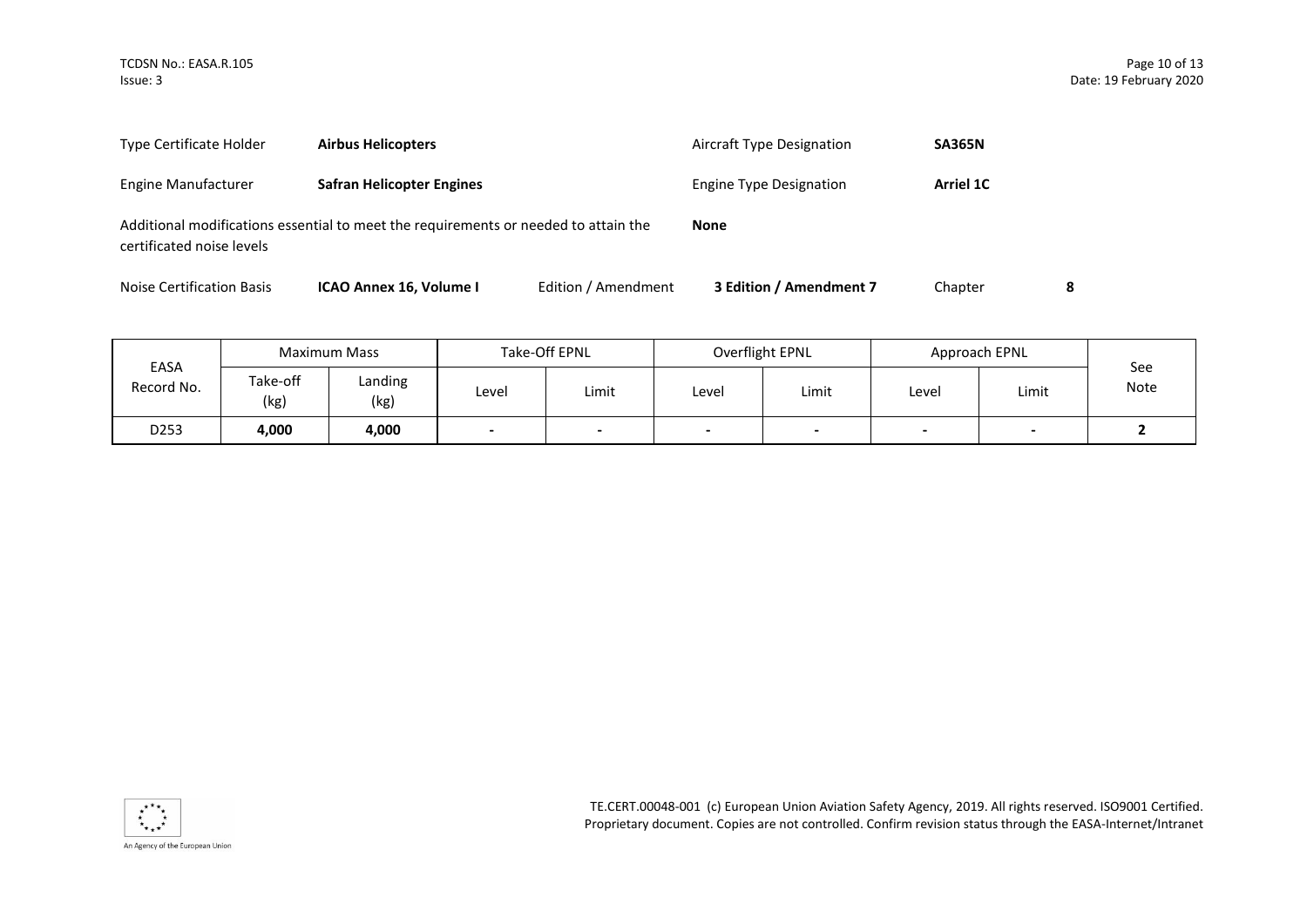TCDSN No.: EASA.R.105 Page 11 of 13

| Type Certificate Holder<br><b>Airbus Helicopters</b> |                                                                                     |                     | Aircraft Type Designation | <b>SA365N1</b> |  |
|------------------------------------------------------|-------------------------------------------------------------------------------------|---------------------|---------------------------|----------------|--|
| <b>Engine Manufacturer</b>                           | <b>Safran Helicopter Engines</b>                                                    |                     |                           | Arriel 1C1     |  |
| certificated noise levels                            | Additional modifications essential to meet the requirements or needed to attain the |                     | <b>None</b>               |                |  |
| Noise Certification Basis                            | ICAO Annex 16, Volume I                                                             | Edition / Amendment | 3 Edition / Amendment 7   | Chapter        |  |

| EASA       |                  | <b>Maximum Mass</b> |       | Take-Off EPNL<br>Overflight EPNL |       | Approach EPNL |       |       |             |
|------------|------------------|---------------------|-------|----------------------------------|-------|---------------|-------|-------|-------------|
| Record No. | Take-off<br>(kg) | Landing<br>(kg)     | Level | Limit                            | Level | Limit         | Level | Limit | See<br>Note |
| D292       | 4,100            | 4,100               |       | $\overline{\phantom{0}}$         |       | -             |       |       |             |

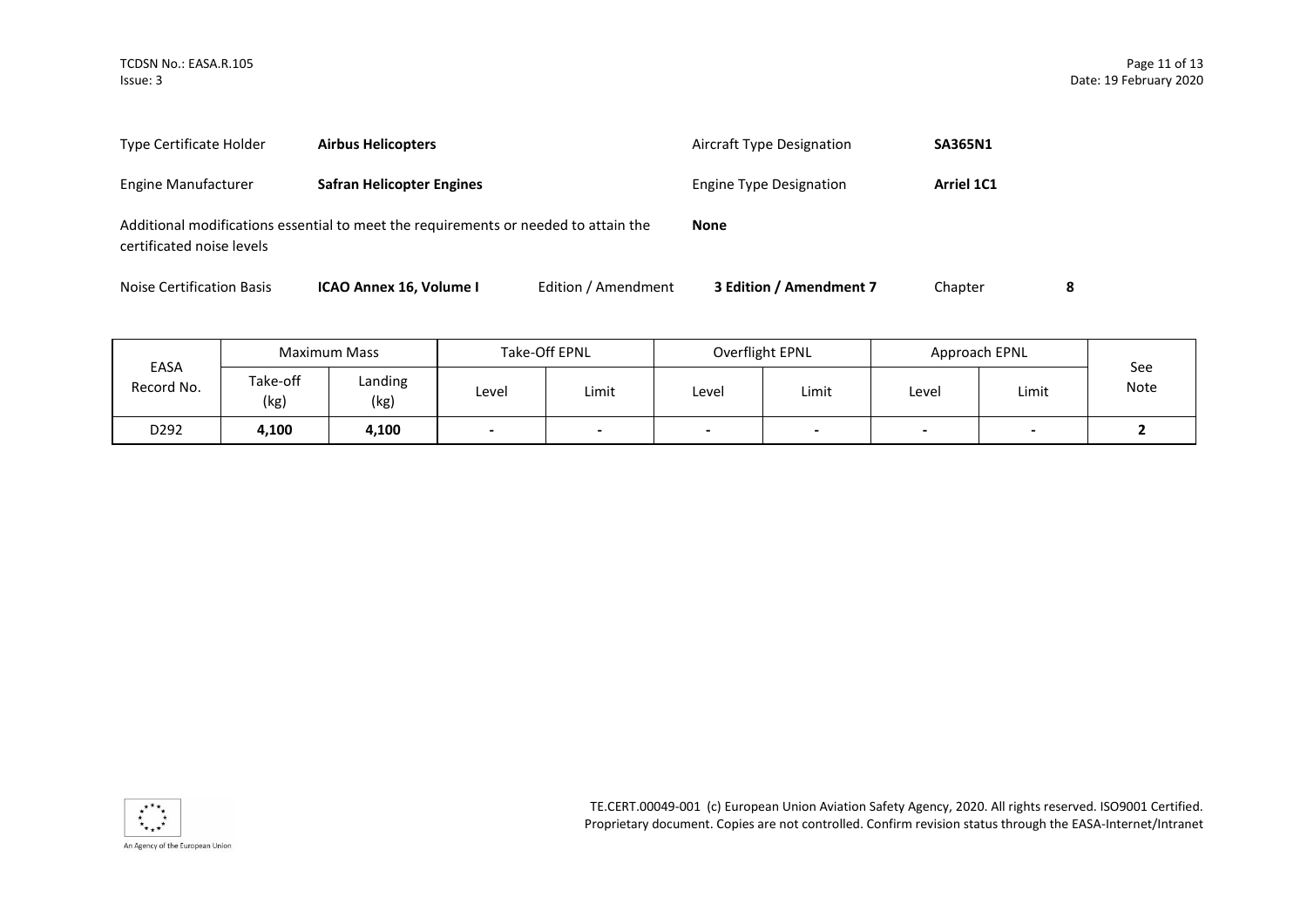## **TCDSN EASA.R.105 Notes**

- 1. Items so marked shall be included on EASA Form 45.
- 2. This aircraft type conforms with the provisions of Article 6.1 of Regulation 2018/1139 without the need to comply with the Standards of ICAO Annex 16, Volume I, by virtue of the date of type certification.